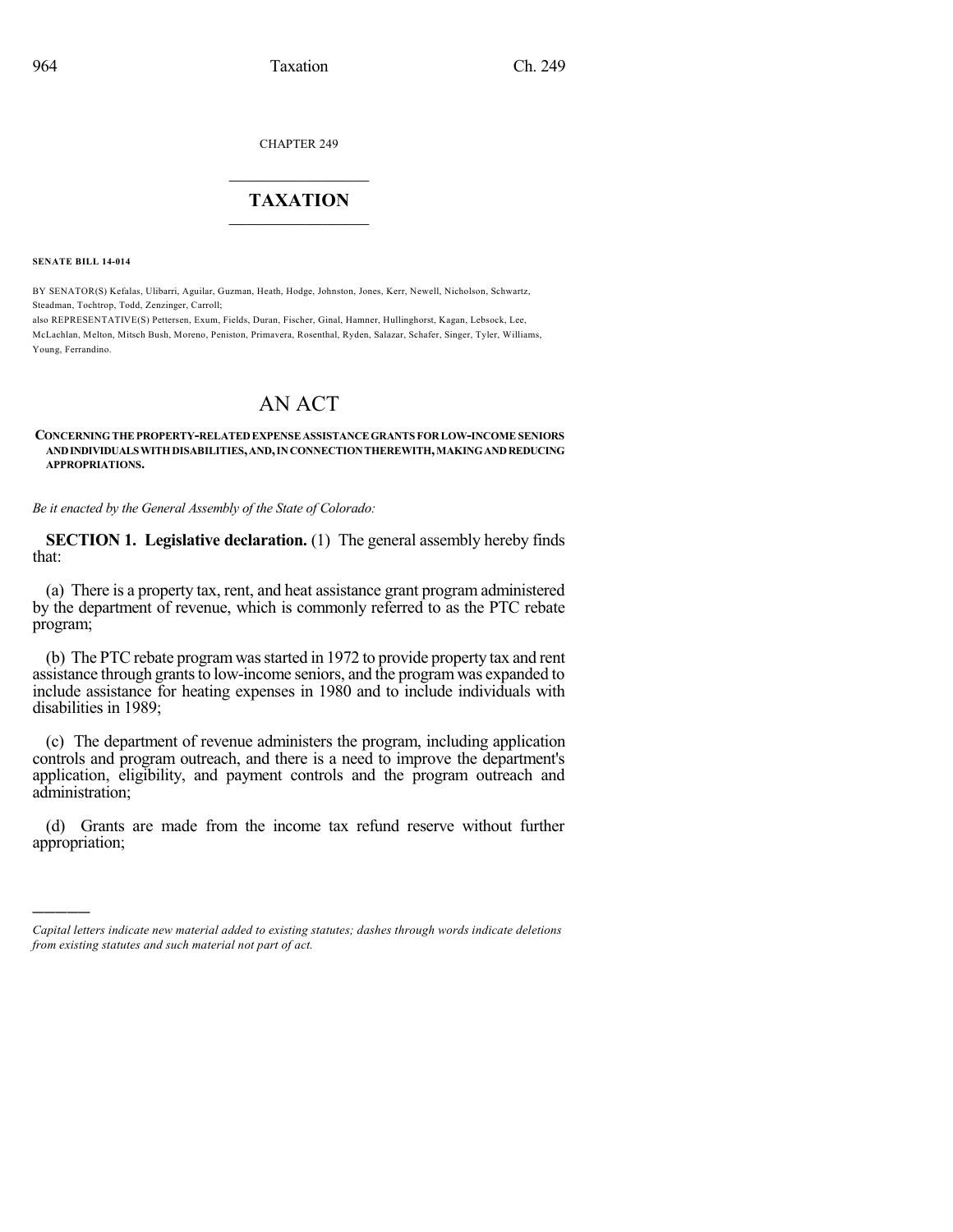### Ch. 249 Taxation 965

(e) In fiscal year 2012-13 about 21,000 households participated in the program and received a total of \$6.9 million in rebates, which is an average of \$329 for each participating household;

(f) ThePTCrebate programappliesto thousands oflow-incomeColoradans over age 65, surviving spouses over age 58, or individuals with disabilities who have lived in the state for the entire tax year and have paid property tax, rent, or heating expenses during the year;

(g) Qualifying seniors and individuals with disabilities, including veterans, who live in their homes on fixed or low-incomes face greater financial hardships and encounter difficulties in maintaining their homes and living independently with limited resources, and the rebate helps these people stay in their homes;

(h) The PTC rebate program helps seniors and individuals with disabilities live independently in their homes and serves as a lifeline for thousands of Coloradans who spend the grants on basic necessities, including home repairs; and

(i) Spending grants in local communities is good for business and creates jobs, it allows people to stay in their homes and live with greater dignity as contributing members of society, and it saves taxpayer dollars.

(2) Therefore, the general assembly declares the PTC rebate program offers a rational, fiscally prudent, and targeted approach for assisting seniors and individuals with disabilities with essential living expenses, and that it is in the public interest to improve the administration, delivery, and outreach of this program to ensure efficiencies and effectiveness in terms of serving those individuals most in need. Furthermore, it is in the public interest to encourage collaboration between the department of revenue, the department of human services, and community-based organizations to achieve continuous quality improvement of the program.

**SECTION 2.** In Colorado Revised Statutes, 39-31-101, **amend** (1) (b) (I), (1) (c), (1) (d), (2), (3) (b) introductory portion, and (3) (b) (II); and **add** (2.3) and (3) (b)  $(II.5)$  as follows:

**39-31-101. Real property tax assistance - eligibility - applicability definitions.** (1) (b) (I)  $\overline{A}$  husband and wife shall be SPOUSES ARE treated as jointly qualifying for the grant under paragraph (a) of this subsection  $(1)$  if either SPOUSE meets the age requirement and they jointly meet all the limitations of subsection  $(3)$ of this section. In all cases a husband and wife shall SPOUSES MUST file one joint claim.

(c) (I) The grant authorized by this section shall also be allowed to individuals having resided in this state for the entire taxable year and coming within the limitations imposed by subsection  $(3)$  of this section who, regardless of age, were disabled HAVE A DISABILITY during the entire taxable year to a degree sufficient to qualify forthe payment to themof full benefitsfromany bona fide public or private plan or source based solely upon such disability.

 $(II)$  An individual is disabled  $HAS$  A DISABILITY for the purposes of subparagraph (I) of this paragraph (c) if such individual is unable to engage in any substantial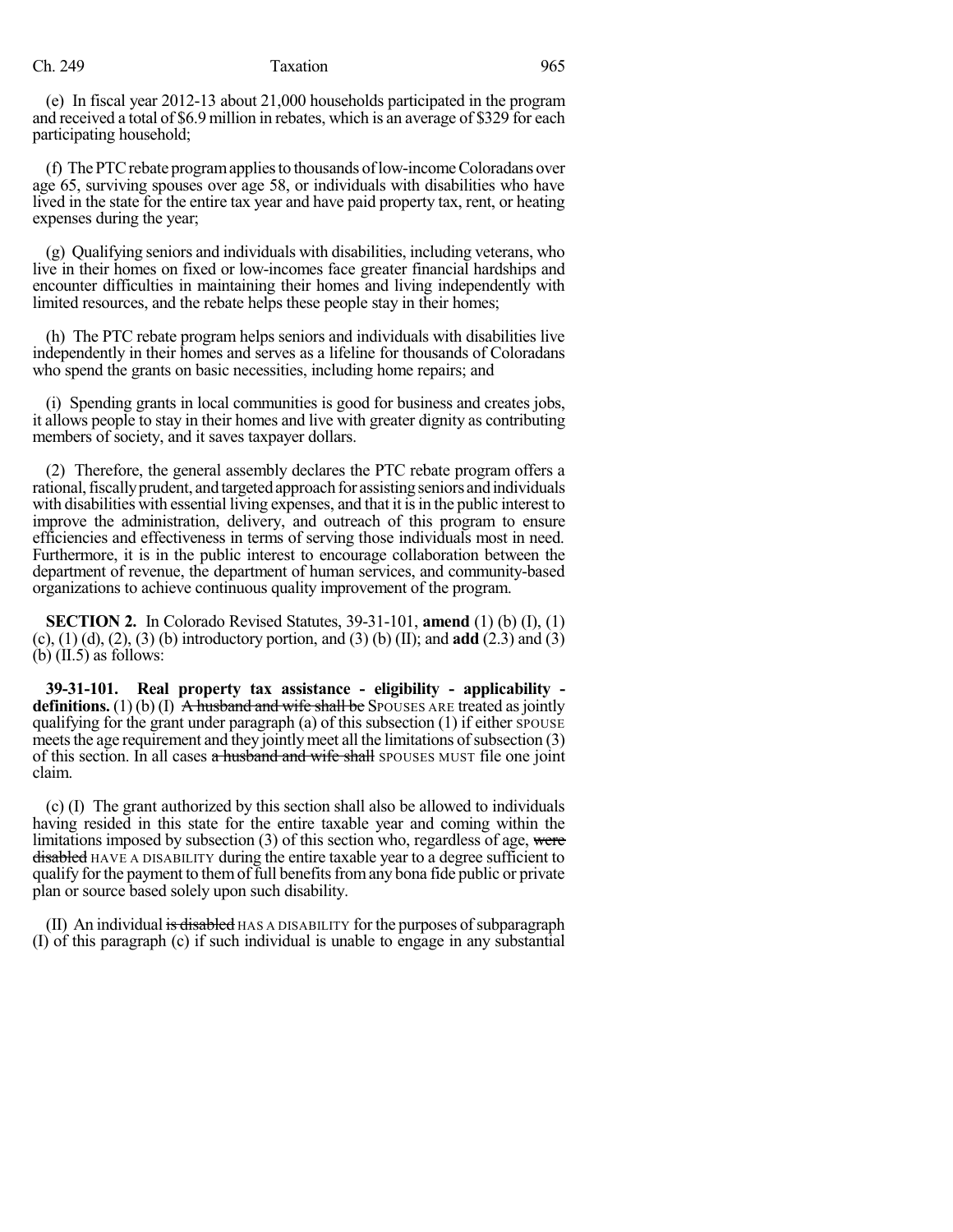966 Taxation Ch. 249

gainful activity by reason of any medically determinable physical or mental impairment which THAT can be expected to result in death or which THAT haslasted for a continuous period of not less than twelve months.

(d) Eligibility under more than one provision of this subsection (1) shall not operate to increase the amount of any grant available to an individual or husband and wife spouses under subsection (2) of this section.

(2) Such A grant shall be IS the amount of the general property taxes actually paid on the residence or the amount of taxes actually paid on a mobile home, plus any tax-equivalent payments computed pursuant to subsection (4) of this section, with respect to the rent of a trailer space during the year for which such THE grant is claimed, the amount of the specific ownership tax actually paid on a trailer coach, or the amount of the tax-equivalent payments, computed pursuant to subsection (4) of this section, actually made during the year for which such grant is claimed, but in no event may it exceed:

(a) In the case of an individual:

(I) For grants claimed for years commencing prior to January 1, 1999, five hundred dollars reduced by twenty percent of the amount by which the individual's income exceeds five thousand dollars;

(II) For grants claimed for years commencing on or after January 1, 1999, but prior to January 1, 2008, six hundred dollars reduced by ten percent of the amount by which the individual's income exceeds five thousand dollars; and

(III) For grants claimed for years commencing on or after January 1, 2008, BUT BEFORE JANUARY 1, 2014, six hundred dollars reduced by ten percent of the amount by which the individual's income exceeds six thousand dollars in 2008, and, each year thereafter, the amount for the prior year adjusted for inflation.

(a.5) EXCEPT AS SET FORTH IN SUBSECTION (2.3) OF THIS SECTION, FOR GRANTS CLAIMED FOR YEARS COMMENCING ON OR AFTER JANUARY 1, 2014, IN THE CASE OF AN INDIVIDUAL WHOSE INCOME IS LESS THAN OR EQUAL TO TWELVE THOUSAND SEVEN HUNDRED TWENTY DOLLARS, SEVEN HUNDRED DOLLARS REDUCED BY TEN PERCENT OF THE AMOUNT BY WHICH THE INDIVIDUAL'S INCOME EXCEEDS SIX THOUSAND SIX HUNDRED THIRTY-NINE DOLLARS OR TWO HUNDRED TWENTY-SEVEN DOLLARS, WHICHEVER AMOUNT IS GREATER.

(b) In the case of  $\alpha$  husband and wife SPOUSES:

(I) For grants claimed for years commencing prior to January 1, 1999, five hundred dollars reduced by twenty percent of their income over eight thousand seven hundred dollars;

(II) For grants claimed for years commencing on or after January 1, 1999, but prior to January 1, 2008, six hundred dollars reduced by ten percent of their income over eight thousand seven hundred dollars; and

(III) For grants claimed for years commencing on or after January 1, 2008, BUT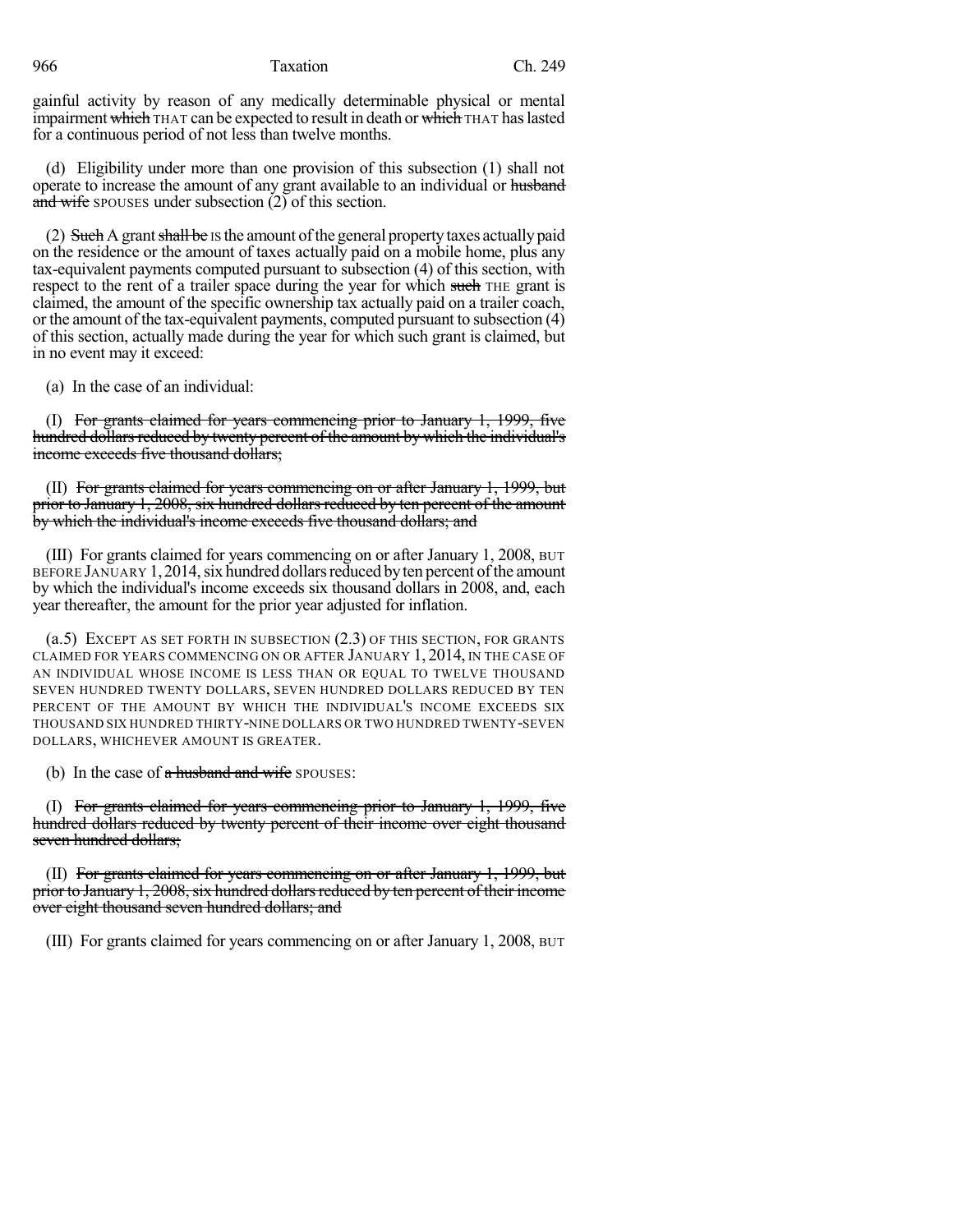BEFORE JANUARY 1, 2014, six hundred dollars reduced by ten percent of their income over nine thousand seven hundred dollars in 2008, and, each year thereafter, the amount for the prior year adjusted for inflation.

(c) EXCEPT AS SET FORTH IN SUBSECTION (2.3) OF THIS SECTION, FOR GRANTS CLAIMED FOR YEARS COMMENCING ON OR AFTER JANUARY 1, 2014, IN THE CASE OF SPOUSES WHOSE INCOME IS LESS THAN OR EQUAL TO SEVENTEEN THOUSAND ONE HUNDRED FORTY-SIX DOLLARS, SEVEN HUNDRED DOLLARS REDUCED BY TEN PERCENT OF THEIR INCOME OVER TEN THOUSAND SEVEN HUNDRED THIRTY-ONE DOLLARS, OR TWO HUNDRED TWENTY-SEVEN DOLLARS, WHICHEVER AMOUNT IS GREATER.

(2.3) FOR GRANTS CLAIMED FOR YEARS COMMENCING ON OR AFTER JANUARY 1, 2015, THE INCOME THRESHOLDS USED TO DETERMINE THE ELIGIBILITY FOR AND AMOUNT OF A GRANT PURSUANT TO SUBSECTION (2) OF THIS SECTION ARE EQUAL TO THE INCOME THRESHOLDS FOR THE PRIOR YEAR ADJUSTED FOR INFLATION.

(3) Such grant shall be allowed to such persons as described in subsection  $(1)$  of this section who meet the following requirements:

(b) Have income from all sources for the taxable year of lessthan the maximum amount for which such persons are eligible to receive a grant based on the operation of paragraphs (a) and ( $\hat{b}$ ) PARAGRAPHS (a), (a.5), (b), AND (c) of subsection (2) of this section, including, but not limited to, for this purpose, alimony, support money, cash public assistance and relief, pension or annuity benefits, federal social security benefits, veterans' benefits, nontaxable interest, workers' compensation, and unemployment compensation benefits. For the purposes of this paragraph (b), the following shall not be considered income:

(II) Medicaid payments specifically provided for the payment of medicare premiums; and

(II.5) PAYMENTS FROM OR INCOME RECEIVED BY A SPECIAL NEEDS TRUST; AND

**SECTION 3.** In Colorado Revised Statutes, 39-31-102, **amend** (1), (2), and (3) (a) as follows:

**39-31-102. Procedures to obtain grant - department of revenue responsibilities.** (1)(a) A grant authorized by section 39-31-101 or 39-31-104 shall be paid from the reserve for refunds created by section 39-22-622. Payments shall be made on a quarterly basis, with the amount of each payment equal to the total amount of the grant divided by the number of quarters remaining in the calendar year in which the grant is awarded, with the calculation including the quarter in which the grant is awarded. Claimants meeting all qualification requirements for an entire taxable year shall be entitled to a grant allowable pursuant to section 39-31-101 or 39-31-104. Grants paid pursuant to this subsection (1) shall be included for informational purposes in the general appropriation bill or in supplemental appropriation bills for the purpose of complying with the limitation on state fiscal year spending imposed by section 20 of article X of the state constitution and section 24-77-103, C.R.S.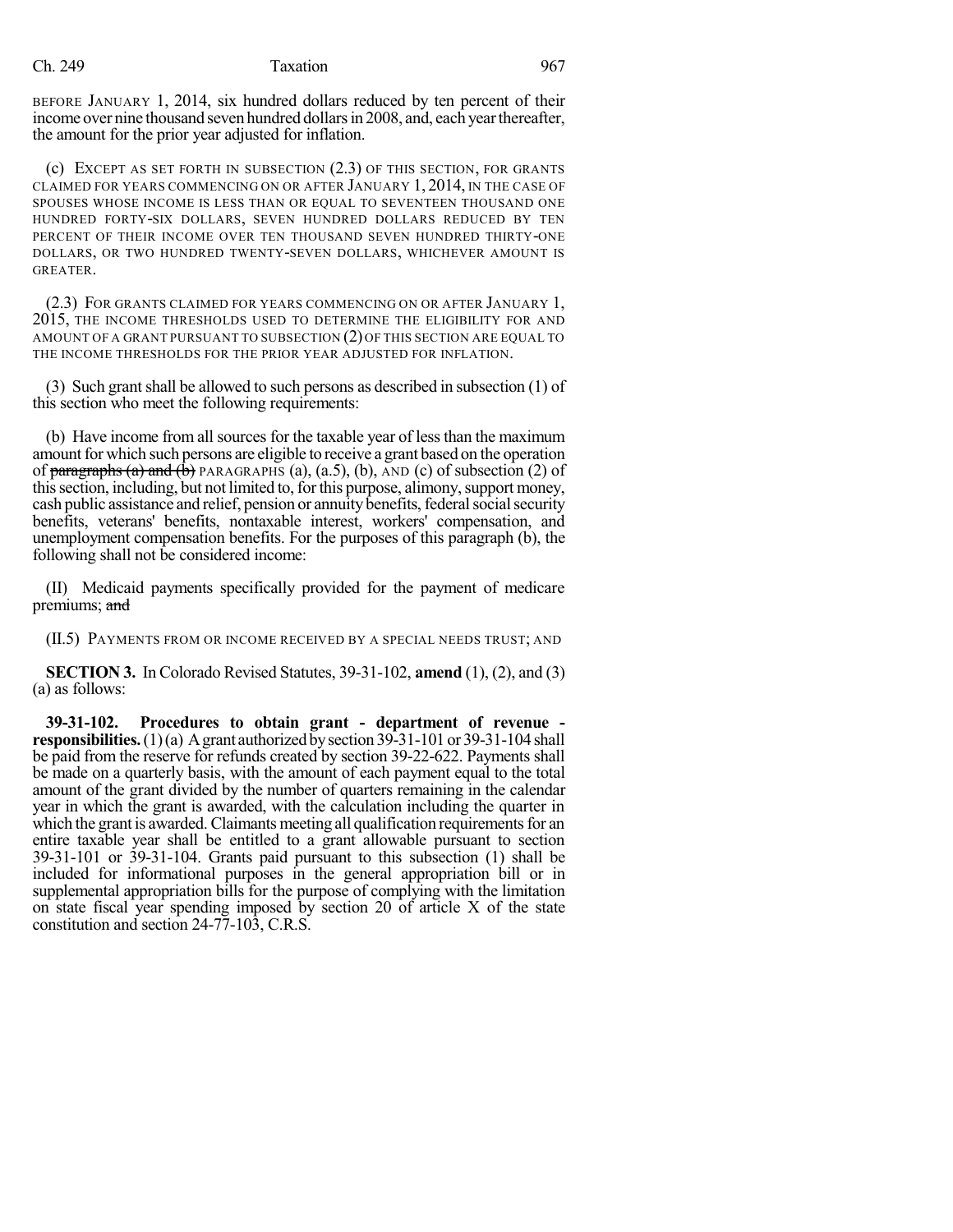#### 968 Taxation Ch. 249

(b) THE DEPARTMENT OF REVENUE SHALL UPDATE ITS DATABASE ON A PERIODIC BASIS AS NECESSARY TO ENSURE THAT ALL ELIGIBLE CLAIMANTS ARE RECEIVING THE GRANTS.

(2) A grant THE EXECUTIVE DIRECTOR SHALL PRESCRIBE THE FORMS TO BE USED FOR THE GRANTS authorized by section 39-31-101 or 39-31-104 shall be claimed on such forms as prescribed by the executive director AND PREPARE ANY INSTRUCTIONS RELATED TO THE FORMS. THE EXECUTIVE DIRECTOR MAY CREATE AN ELECTRONIC FORM TO BE USED IN ADDITION TO THE PAPER FORM. If a sales tax refund is allowed for any given income tax year in accordance with section 39-22-120 or 39-22-2002, such forms THE EXECUTIVE DIRECTOR shall include provisions allowing ON THE FORMS TO ALLOW qualified individuals to apply for the refund pursuant to section 39-22-120 (5) (c) or 39-22-2003 (5) (c). TO RECEIVE A GRANT, AN INDIVIDUAL MUST CLAIM THE GRANT ON THE EXECUTIVE DIRECTOR'S FORM.

 $(3)$ (a) If two or more persons, other than husband and wife SPOUSES, are entitled to a grant authorized bysection 39-31-101 or 39-31-104, itmaybe claimed byeither or any of such persons meeting the qualifications therefor. When two or more persons claimthe grant for the same residence, the executive director is authorized to determine the proper allocation of such grant.

**SECTION 4.** In Colorado Revised Statutes, **repeal and reenact, with amendments,** 39-31-103 as follows:

**39-31-103. Department of human services - outreach - departmental information sharing.**(1) THE DEPARTMENT OF HUMAN SERVICES SHALL CONDUCT OUTREACH FOR THE GRANTS AVAILABLE UNDER THIS ARTICLE. AS PART OF THIS DUTY, THE DEPARTMENT SHALL:

(a) TARGET THE OUTREACH TO PARTICIPANTS IN OTHER STATE BENEFIT PROGRAMS;

(b) INCORPORATE THE OUTREACH INTO EXISTING MEDIA CAMPAIGNS;

(c) WORK WITH COUNTY DEPARTMENTS OF HUMAN OR SOCIAL SERVICES;

(d) COLLABORATE WITH INTERESTED COMMUNITY-BASED ORGANIZATIONS, INCLUDING SHARING OF OUTREACH EXPENSES; AND

(e) UNDERTAKE ANY OTHER MEASURES THAT IT DEEMS NECESSARY TO ENSURE COLLABORATION AND COST-EFFECTIVE OUTREACH THAT IMPROVES PROGRAM PARTICIPATION.

(2) THE DEPARTMENT OF HUMAN SERVICES MAY SOLICIT, RECEIVE, AND EXPEND GIFTS, GRANTS, OR DONATIONS FROM ANY PERSON, INCLUDING COMMUNITY-BASED ORGANIZATIONS, FOR THE PURPOSE OF PAYING ANY PART OF THE OUTREACH.

(3)(a) ON OR BEFORE JULY 1, 2015, AND JULY 1 OF EVERY ODD-NUMBERED YEAR THEREAFTER, THE DEPARTMENT OF HUMAN SERVICES SHALL REPORT TO THE PUBLIC HEALTH CARE AND HUMAN SERVICES COMMITTEE OF THE HOUSE OF REPRESENTATIVES AND THE HEALTH AND HUMAN SERVICES COMMITTEE OF THE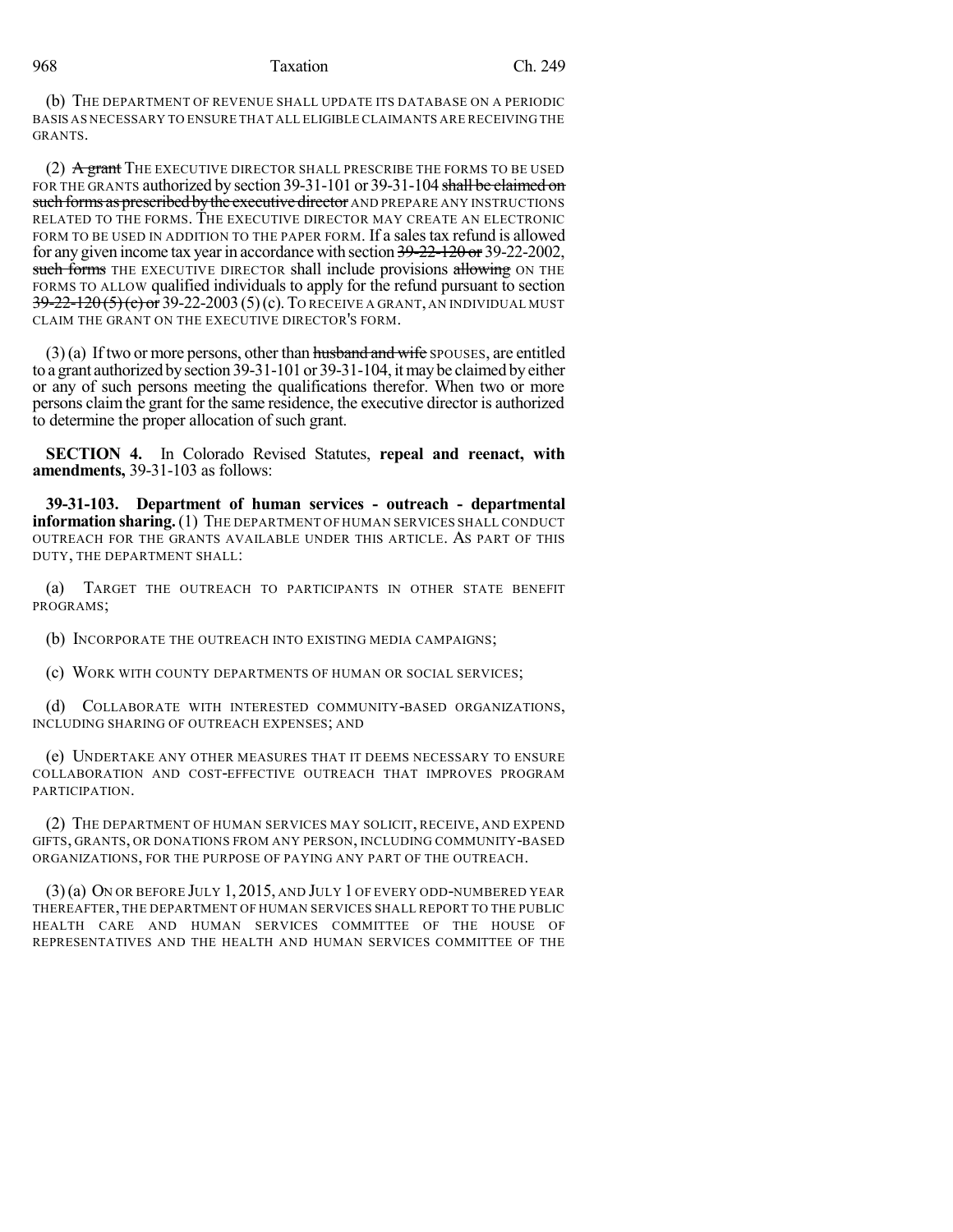SENATE, OR ANY SUCCESSOR COMMITTEES, ABOUT ITS OUTREACH CONDUCTED PURSUANT TO THIS SECTION. IN THE REPORT, THE DEPARTMENT SHALL INCLUDE A DESCRIPTION OF:

(I) THE TYPES OF OUTREACH UNDERTAKEN BY THE DEPARTMENT;

(II) THE SUCCESS OF THE OUTREACH AS MEASURED BY PUBLIC PARTICIPATION, INCLUDING THE PARTICIPATION BY ELIGIBLE MEMBERS OF RACIAL AND ETHNIC MINORITY POPULATIONS, OR OTHER INDICATORS THAT THE DEPARTMENT CAN EVALUATE;

(III) ANY RECOMMENDATIONS FOR STATUTORY CHANGES THAT WOULD HELP IMPROVE PROGRAM PARTICIPATION; AND

(IV) ANY OTHER RECOMMENDATIONS RELATED TO THE GRANTS MADE UNDER THIS ARTICLE.

(b) THIS SUBSECTION  $(3)$  IS EXEMPT FROM THE PROVISIONS OF SECTION  $24$ -1-136 (11), C.R.S., AND THE PERIODIC REPORTING REQUIREMENTS OF THIS SECTION ARE EFFECTIVE UNTIL CHANGED BY THE GENERAL ASSEMBLY ACTING BY BILL.

(4) NOTHING IN THIS SECTION CHANGES THE DEPARTMENT OF REVENUE'S RESPONSIBILITY TO CREATE THE GRANT FORMS AND TO PAY THE GRANTS UNDER THIS ARTICLE.

(5) THE DEPARTMENT OF REVENUE AND THE DEPARTMENT OF HUMAN SERVICES SHALL SHARE INFORMATION AND COLLABORATE AS IS NECESSARY FOR EACH DEPARTMENT TO EFFICIENTLY ADMINISTER THIS ARTICLE.

**SECTION 5.** In Colorado Revised Statutes, 39-31-104, **amend** (1) (b) (I), (1) (c), (1) (d), (2), (3) (b) introductory portion, and (3) (b) (II); and **add** (2.3) and (3) (b)  $(II.5)$  as follows:

**39-31-104. Heat or fuel expenses assistance - eligibility - applicability definitions.** (1) (b) (I)  $\overrightarrow{A}$  husband and wife shall be SPOUSES ARE treated as jointly qualifying for the grant under paragraph (a) of this subsection  $(1)$  if either  $\gamma$  spots E meets the age requirement and they jointly meet all the limitations of subsection  $(3)$ of this section. In all cases, a husband and wife shall SPOUSES MUST file one joint claim.

(c) (I) The grant authorized by this section shall also be allowed to individuals having resided in this state for the entire taxable year and coming within the limitations imposed by subsection  $(3)$  of this section who, regardless of age, were disabled HAVE A DISABILITY during the entire taxable year to a degree sufficient to qualify forthe payment to themof full benefitsfromany bona fide public or private plan or source based solely upon such disability.

(II) An individual is disabled  $HAS$  A DISABILITY for the purposes of subparagraph (I) of this paragraph (c) if such individual is unable to engage in any substantial gainful activity by reason of any medically determinable physical or mental impairment which THAT can be expected to result in death or which THAT haslasted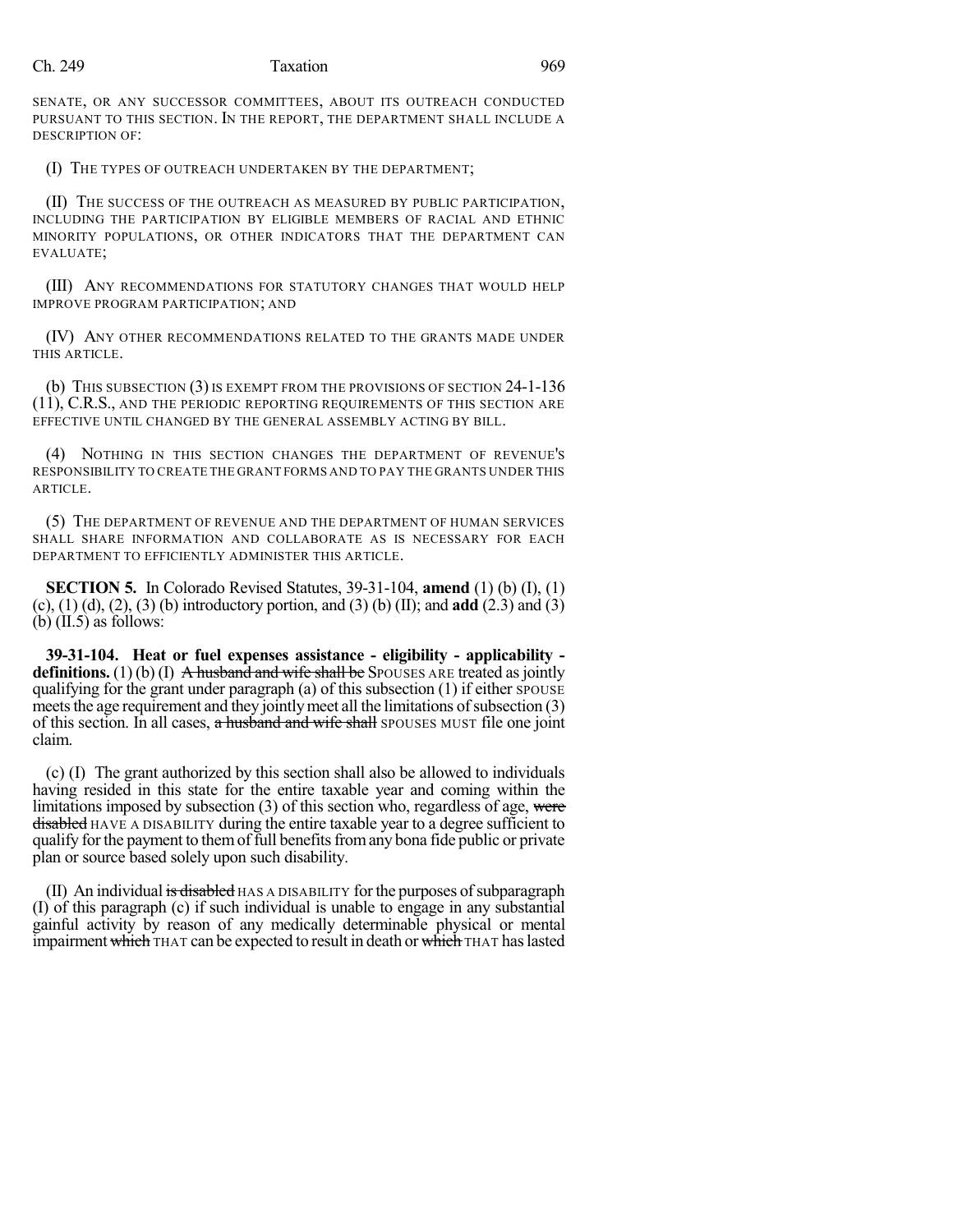### 970 Taxation Ch. 249

for a continuous period of not less than twelve months.

(d) Eligibility under more than one provision of this subsection (1) shall not operate to increase the amount of any grant available to an individual or a husband and wife spouses under subsection (2) of this section.

(2) Such THE grant shall be as follows:

(a) In the case of an individual:

(I) For grants claimed for years commencing prior to January 1, 1999, one hundred sixty dollars reduced by six and four-tenths percent of the amount by which the individual's income exceeds five thousand dollars;

(II) For grants claimed for years commencing on or after January 1, 1999, but prior to January 1, 2008, one hundred ninety-two dollars reduced by three and two-tenths percent of the amount by which the individual's income exceeds five thousand dollars; and

(III) For grants claimed for years commencing on or after January 1, 2008, BUT BEFORE JANUARY 1, 2014, one hundred ninety-two dollars reduced by three and two-tenths percent of the amount by which the individual's income exceeds six thousand dollars in 2008, and, each year thereafter, the amount for the prior year adjusted for inflation.

(a.5) EXCEPT AS SET FORTH IN SUBSECTION (2.3) OF THIS SECTION, FOR GRANTS CLAIMED FOR YEARS COMMENCING ON OR AFTER JANUARY 1, 2014, IN THE CASE OF AN INDIVIDUAL WHOSE INCOME IS LESS THAN OR EQUAL TWELVE THOUSAND SEVEN HUNDRED TWENTY DOLLARS, ONE HUNDRED NINETY-TWO DOLLARS REDUCED BY THREE AND TWO-TENTHS PERCENT OF THE AMOUNT BY WHICH THE INDIVIDUAL'S INCOME EXCEEDS SIX THOUSAND SIX HUNDRED THIRTY-NINE DOLLARS OR SEVENTY-THREE DOLLARS, WHICHEVER AMOUNT IS GREATER.

(b) In the case of  $\alpha$  husband and wife SPOUSES:

(I) For grants claimed for years commencing prior to January 1, 1999, one hundred sixty dollars reduced by six and four-tenths percent of their income over eight thousand seven hundred dollars;

(II) For grants claimed for years commencing on or after January 1, 1999, but prior to January 1, 2008, one hundred ninety-two dollars reduced by three and two-tenths percent of their income over eight thousand seven hundred dollars; and

(III) For grants claimed for years commencing on or after January 1, 2008, BUT BEFORE JANUARY 1, 2014, one hundred ninety-two dollars reduced by three and two-tenths percent of their income over nine thousand seven hundred dollars in 2008, and, each year thereafter, the amount for the prior year adjusted for inflation.

(c) EXCEPT AS SET FORTH IN SUBSECTION (2.3) OF THIS SECTION, FOR GRANTS CLAIMED FOR YEARS COMMENCING ON OR AFTER JANUARY 1, 2014, IN THE CASE OF SPOUSES WHOSE INCOME IS LESS THAN OR EQUAL TO SEVENTEEN THOUSAND ONE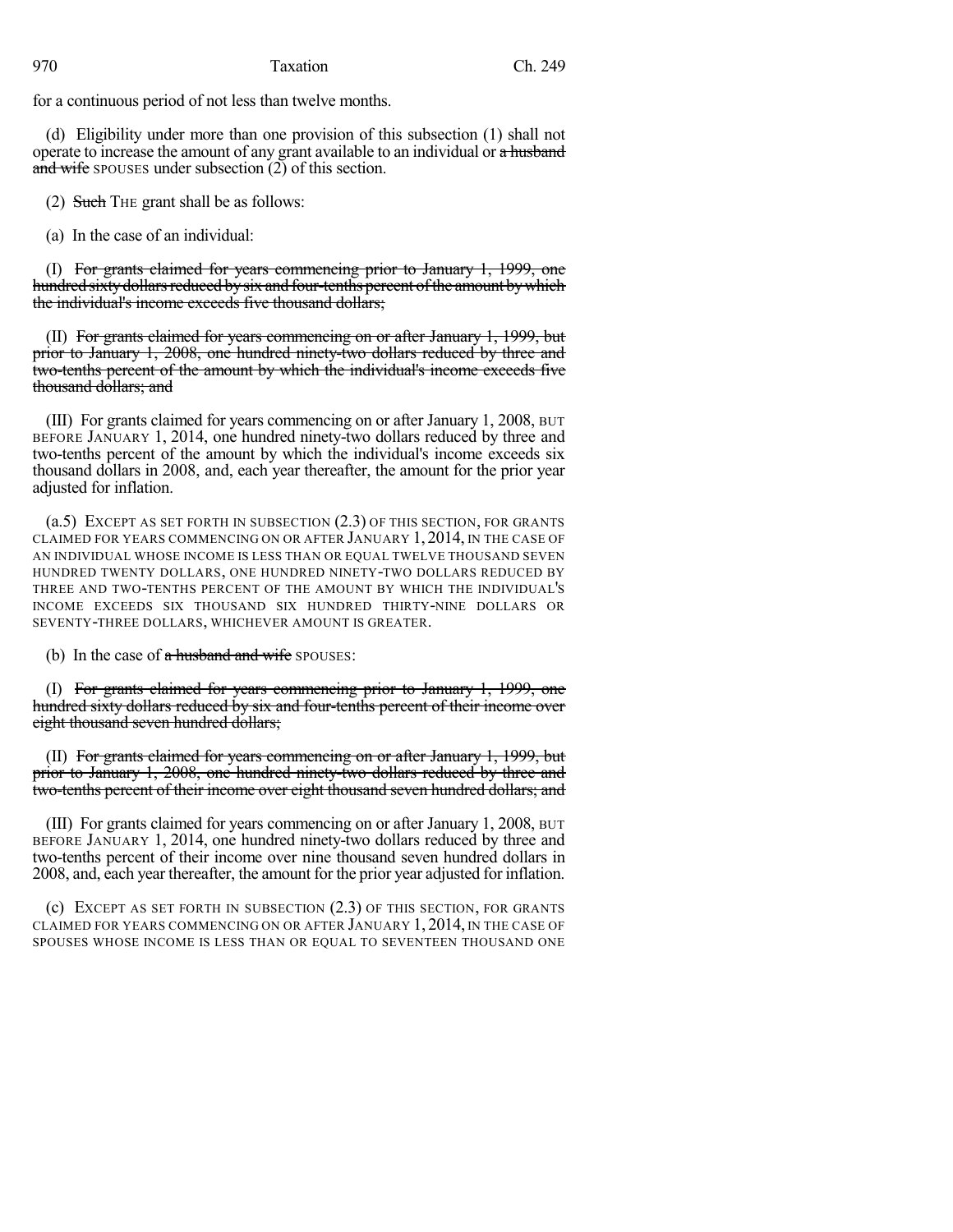## Ch. 249 Taxation 971

HUNDRED FORTY-SIX DOLLARS, ONE HUNDRED NINETY-TWO DOLLARS REDUCED BY THREE AND TWO-TENTHS PERCENT OF THEIR INCOME OVER TEN THOUSAND SEVEN HUNDRED THIRTY-ONE DOLLARS OR SEVENTY-THREE DOLLARS,WHICHEVER AMOUNT IS GREATER.

(2.3) FOR GRANTS CLAIMED FOR YEARS COMMENCING ON OR AFTER JANUARY 1, 2015, THE INCOME THRESHOLDS USED TO DETERMINE THE ELIGIBILITY FOR AND AMOUNT OF A GRANT PURSUANT TO SUBSECTION (2) OF THIS SECTION ARE EQUAL TO THE INCOME THRESHOLDS FOR THE PRIOR YEAR ADJUSTED FOR INFLATION.

(3) Such grant shall be allowed to such persons as described in subsection  $(1)$  of this section who meet the following requirements:

(b) Have income from all sources for the taxable year of lessthan the maximum amount for which such persons are eligible to receive a grant based on the operation of paragraphs (a) and  $(b)$  PARAGRAPHS (a), (a.5), (b), AND (c) of subsection (2) of this section, including, but not limited to, for this purpose, alimony, support money, cash public assistance and relief, pension or annuity benefits, federal social security benefits, veterans' benefits, nontaxable interest, workers' compensation, and unemployment compensation benefits. For the purposes of this paragraph (b), the following shall not be considered income:

(II) Medicaid payments specifically provided for the payment of medicare premiums; and

(II.5) PAYMENTS FROM OR INCOME RECEIVED BY A SPECIAL NEEDS TRUST; AND

**SECTION 6.** In Colorado Revised Statutes, **amend** 39-31-105 as follows:

**39-31-105. Executive director - rule-making - collection of erroneous payments - waiver.** (1) The executive director of the department of revenue may promulgate rules necessary for the administration of this article. Such rules shall be promulgated in accordance with article 4 of title 24, C.R.S.

(2) IF THE DEPARTMENT OF REVENUE INCORRECTLY PAYS A GRANT UNDER SECTION 39-31-101 OR 39-31-104 AS A RESULT OF A DEPARTMENTAL ERROR, THE EXECUTIVE DIRECTOR OF THE DEPARTMENT MAY WAIVE THE REIMBURSEMENT OF THE GRANT AND ANY RELATED INTEREST OR PENALTIES THAT ACCRUE.

**SECTION 7. Appropriation - adjustments to 2014 long bill.** (1) For the implementation of this act, the general fund appropriation made in the annual general appropriation act to the controlled maintenance trust fund created in section  $24-75-302.5$  (2) (a), Colorado Revised Statutes, for the fiscal year beginning July 1, 2014, is decreased by \$2,535,754.

(2) In addition to anyother appropriation, there is herebyappropriated, out of any moneys in the general fund, not otherwise appropriated, to the department of revenue, for the fiscal year beginning July 1, 2014, the sum of \$177,129 and 0.5 FTE, or so much thereof as may be necessary, to be allocated to the taxation business group for the implementation of this act as follows: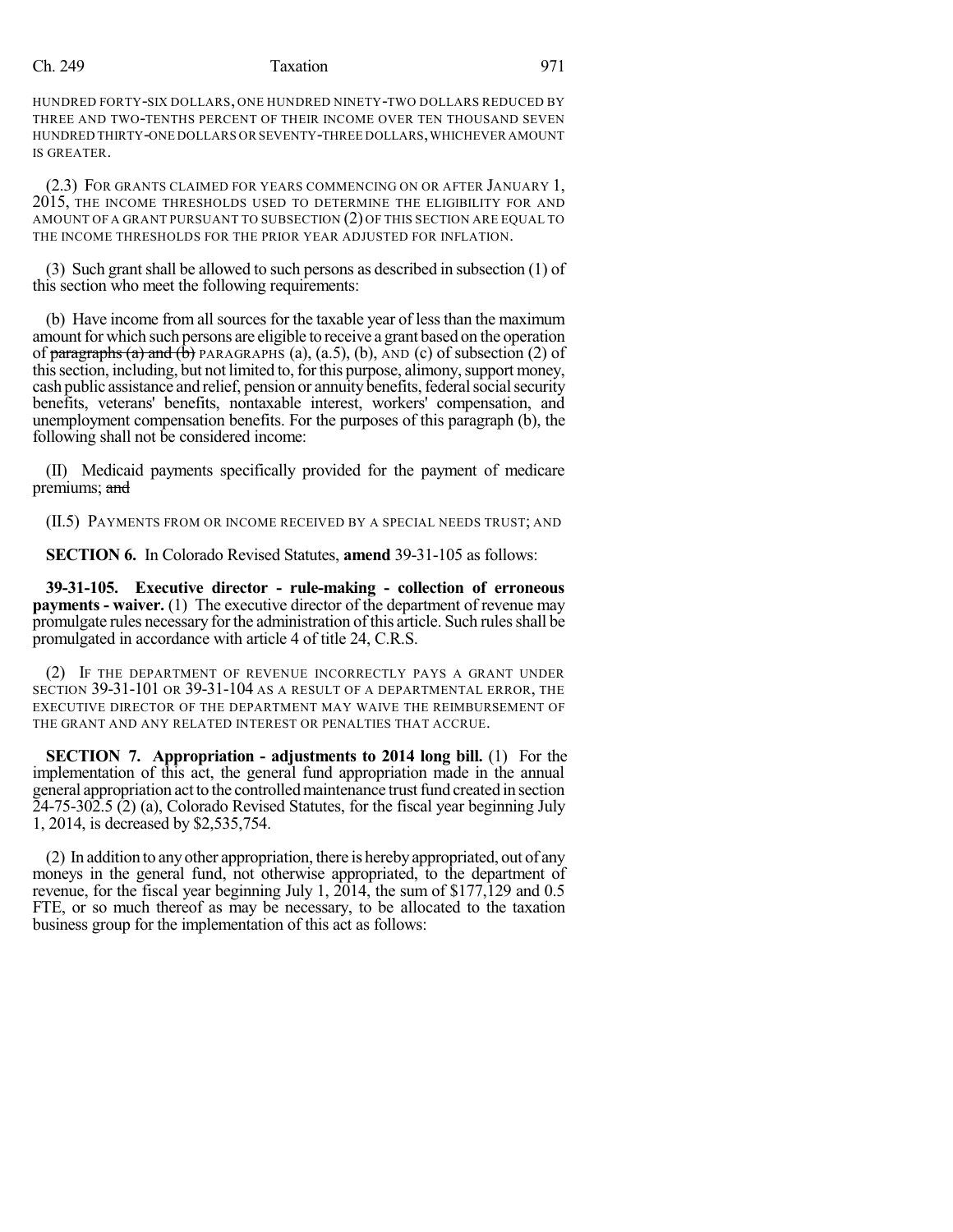(a) \$20,041 and 0.5 FTE for the taxation and compliance division for personal services;

(b) \$36,578 for the taxation and compliance division for capital outlay and operating expenses; and

(c) \$120,510 for CITA annual maintenance and support.

(3) In addition to any other appropriation, there is hereby appropriated to the department of personnel, for the fiscal year beginning July 1, 2014, the sum of \$31,400, or so much thereof as may be necessary, for allocation to integrated document solutions for the provision of postage, data entry, imaging and printing for the department of revenue related to the implementation of this act. Said sum is from reappropriated funds received from the department of revenue out of the appropriation made in paragraph (b) of subsection (2) of this section.

(4) In addition to anyother appropriation, there is herebyappropriated, out of any moneys in the general fund not otherwise appropriated, to the department of revenue, for the fiscal year beginning July 1, 2014, the sum of \$2,356,965, or so much thereof as may be necessary, for allocation to the taxation business group for old age heat and fuel and property tax assistance grants pursuant to section 39-31-102 (1), Colorado Revised Statutes.

(5) In addition to any other appropriation, there is hereby appropriated, to the department of health care policy and financing, for the fiscal year beginning July 1, 2014, the sum of \$1,397, or so much thereof as may be necessary, for allocation to department of human services medicaid-funded programs for Colorado benefits management system related to the implementation of this act. Of said sum, \$684 is from the general fund, \$9 is from the children's basic health plan trust created in section 25.5-8-105 (1), Colorado Revised Statutes, \$4 is from the old age pension health and medical care fund created in section 7 (c) of article XXIV of the state constitution, and \$700 is from federal funds.

(6) In addition to any other appropriation, there is hereby appropriated, to the department of human services, for the fiscal year beginning July 1, 2014, the sum of \$4,092, or so much thereof as may be necessary, for allocation to the office of information technology services, Colorado benefits management system for Colorado benefits management system, operating expenses related to the implementation of this act. Of said sum, \$976 is from the general fund, \$131 is from the old age pension fund created in section 1 of article XXIV of the state constitution, \$1,397 is from reappropriated funds received from the department of health care policy and financing out of the appropriation made in subsection (5) of this section, and \$1,588 is from federal funds.

(7) In addition to any other appropriation, there is hereby appropriated to the governor - lieutenant governor - state planning and budgeting, for the fiscal year beginning July 1, 2014, the sumof \$4,092, orso much thereof asmay be necessary, for allocation to the office of information technology, for the provision of computer center services for the department of human services related to the implementation of this act. Said sum is from reappropriated funds received from the department of human services out of the appropriation made in subsection (6) of this section.